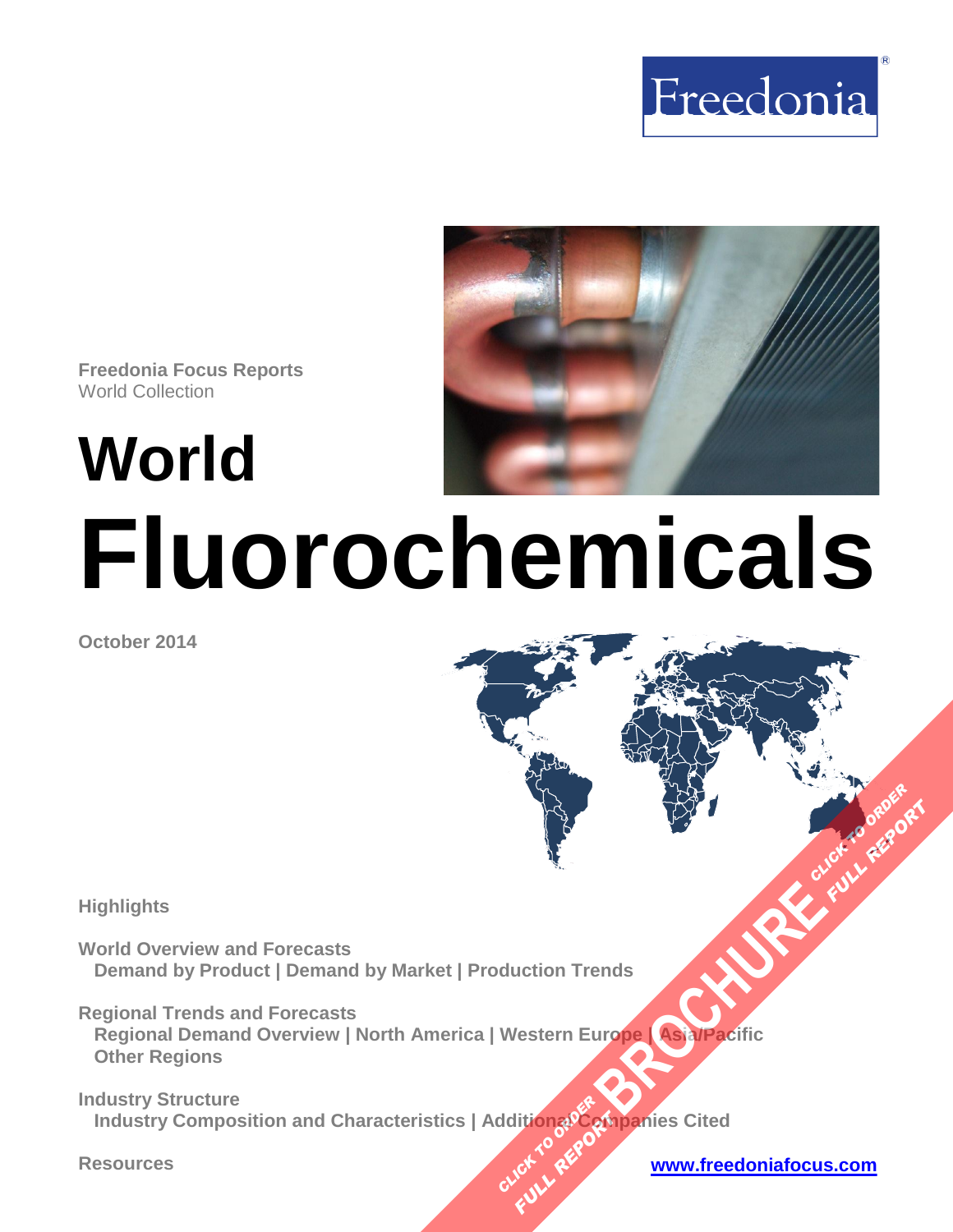## <span id="page-1-0"></span>ABOUT THIS REPORT

## Scope & Method

This report forecasts total world demand in 2018 for fluorochemicals by product, market, and major world region in metric tons. Product segments include:

- inorganics and specialties
- fluorocarbons
- fluoropolymers.

In this report, demand does not include fluorochemicals consumed as a feedstock in the manufacturing of other products.

Reported markets encompass:

- refrigerants
- aluminum production
- blowing agents
- other markets such as product components, water fluoridation, electronics, and chemical intermediates.

Major world regions include:

- North America
- Asia/Pacific
- Western Europe
- all other regions.

Demand by product segment is also forecast for each major world region.

To illustrate historical trends world, product, market, and regional demand (including product segments) are provided for 2008 and 2013. Further, regional demand is segmented by market for 2013.

Finally, world production is segmented by major world region and provided for 2008, 2013, and 2018.

Forecasts are developed via the identification and analysis of pertinent statistical relationships and other historical trends/events as well as their expected progression/impact over the forecast period. Changes in quantities between reported years of a given total or segment are typically provided in terms of five-year compound annual growth rates (CAGRs). For the sake of brevity, forecasts are generally stated in smoothed CAGR-based descriptions to the forecast year, such as "demand is projected to rise 3.2% annually through 2018." The result of any particular year over that period, however, may exhibit volatility and depart from a smoothed, long-term trend, as historical data typically illustrate.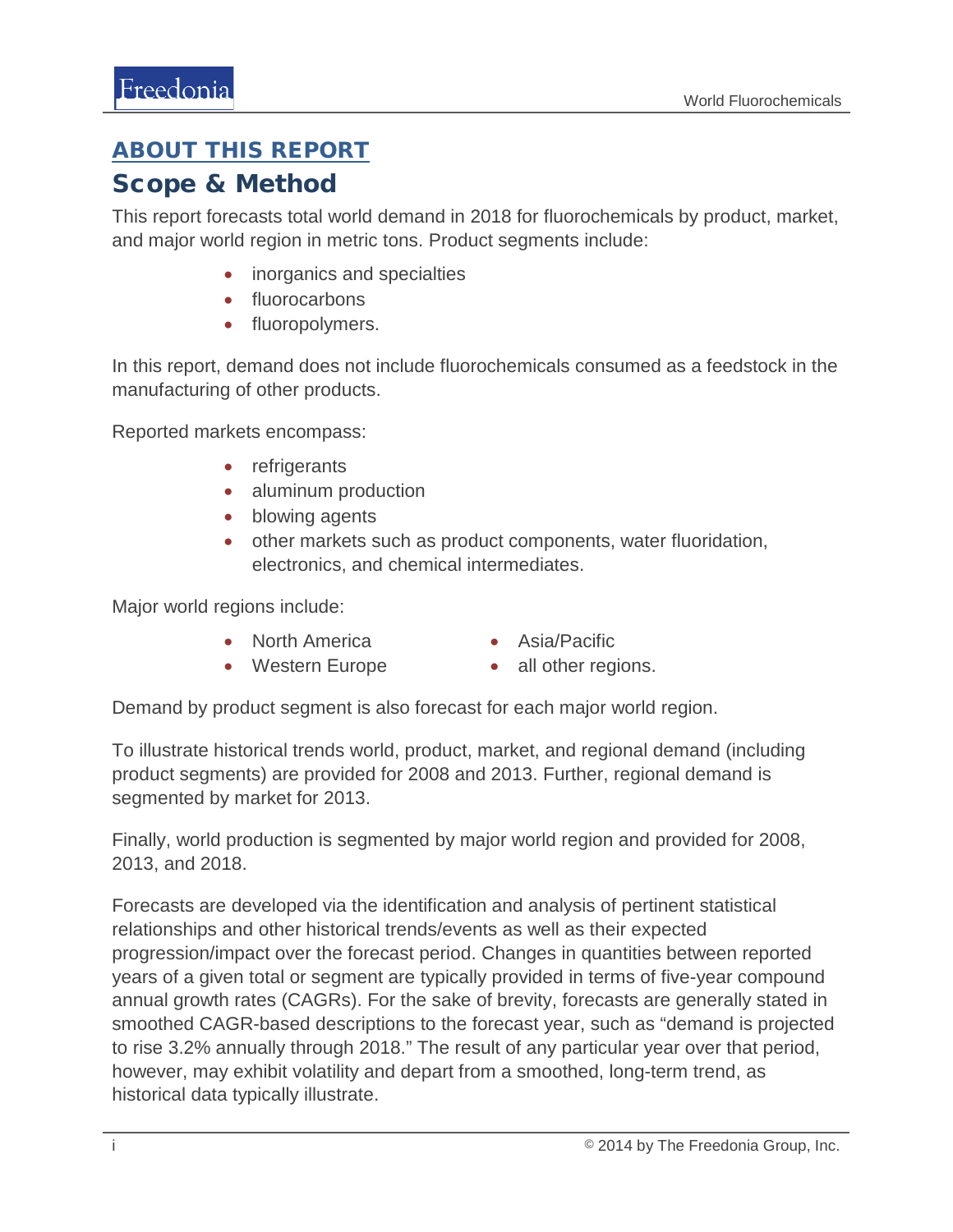Other various topics, including profiles of pertinent leading suppliers, are covered in this report. A full outline of report items by page is available in the [Table of Contents.](#page-3-0)

## Sources

*World Fluorochemicals* is based on [a comprehensive industry study](http://www.freedoniagroup.com/DocumentDetails.aspx?ReferrerId=FL-FOCUS&studyid=3200) published by The Freedonia Group in October 2014. Reported findings represent the synthesis and analysis of data from various primary, secondary, macroeconomic, and demographic sources including:

- firms participating in the industry, and their suppliers and customers
- government/public agencies
- national, regional, and international non-governmental organizations
- trade associations and their publications
- the business and trade press
- The Freedonia Group Consensus Forecasts dated June 2014
- the findings of other industry studies by The Freedonia Group.

Specific sources and additional resources are listed in the Resources section of this publication for reference and to facilitate further research.

## Industry Codes

The topic of this report is related to the following industry codes:

| <b>NAICS/SCIAN 2007</b>                       |                                                                                                                                                                                                 | <b>SIC</b>                     |                                                                                                                                                     |
|-----------------------------------------------|-------------------------------------------------------------------------------------------------------------------------------------------------------------------------------------------------|--------------------------------|-----------------------------------------------------------------------------------------------------------------------------------------------------|
| North American Industry Classification System |                                                                                                                                                                                                 | <b>Standard Industry Codes</b> |                                                                                                                                                     |
| 325120<br>325188<br>325199<br>325211          | Industrial Gas Manufacturing<br>All Other Basic Inorganic Chemical<br>Manufacturing<br>All Other Basic Organic Chemical<br>Manufacturing<br><b>Plastics Material and Resin</b><br>Manufacturing | 2819<br>2821<br>2869           | Industrial Inorganic Chemicals, NEC<br>Plastics Materials, Synthetic Resins, and<br>Nonvulcanizable Elastomers<br>Industrial Organic Chemicals, NEC |

# Copyright & Licensing

The full report is protected by copyright laws of the United States of America and international treaties. The entire contents of the publication are copyrighted by The Freedonia Group, Inc.